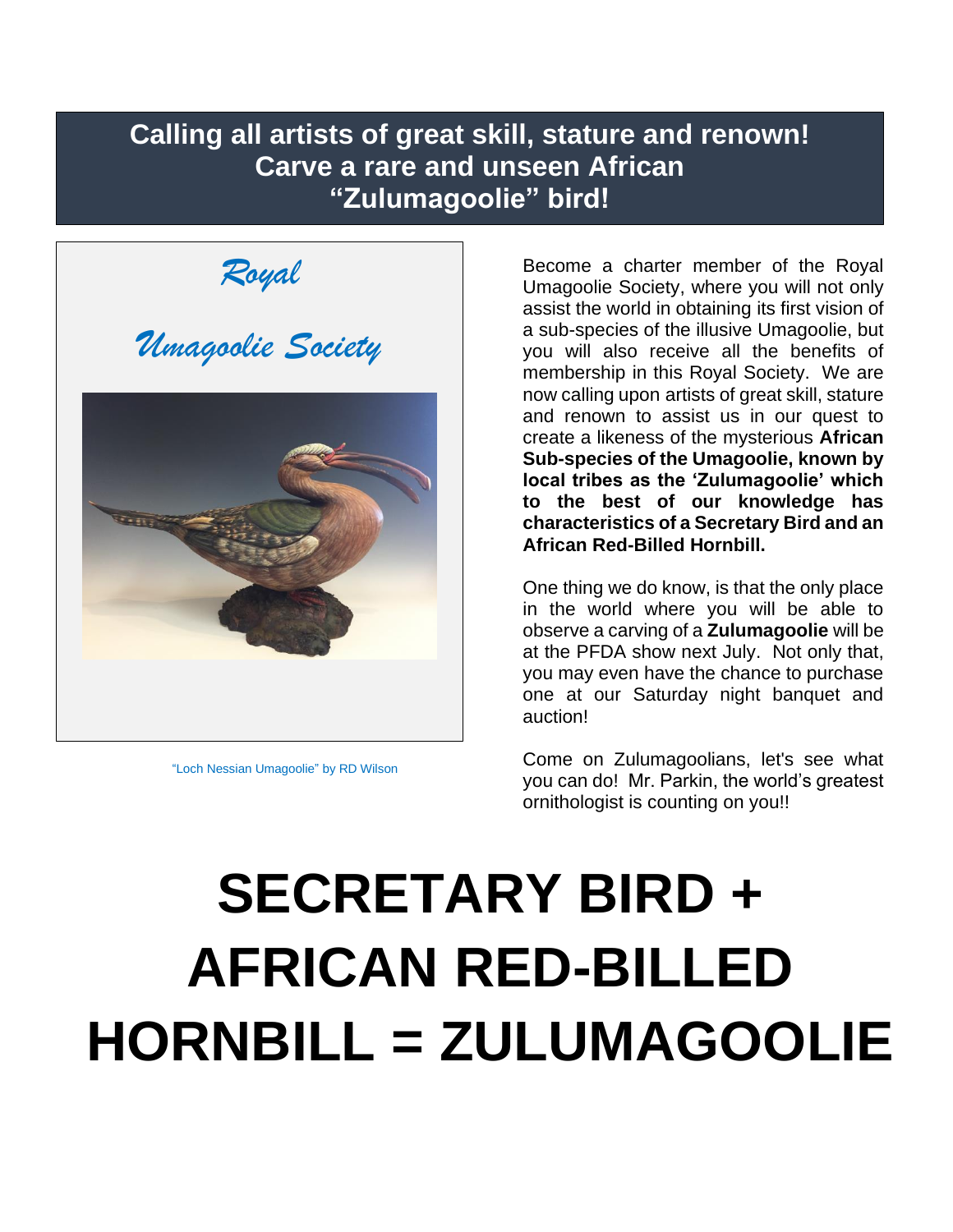## **The Story Behind the "Zulumagoolie" By Don Parkin (World Famous Ornithologist)**

## It all started with the dinner….

I recently attended the Cambridge University rugby alumni dinner where I reunited with my old roommate, and great friend Simba, who now lives in Natal province in South Africa. He had made the very long journey to be with us.

As the port was being passed around the table, Simba tapped his glass and asked us for our attention. He announced, with great sadness, that this would be his last reunion dinner as travel was becoming more difficult for him. Also, his father would be retiring, and he was going to take his father's place as leader of the Zulu nation. We were all shocked that one of our number should become the leader of any nation let alone the Zulu!

Simba went on to explain that his father had always been a rugby fanatic and had charged him with trying to get a Zulu player represented on the South African rugby team. He then asked us if we would be interested in heading to South Africa to help set up a program. We excitedly and unanimously agreed!

A month later we arrived and were greeted with a spectacular tribal dance of welcome. We were given refreshments and then taken to the training grounds to meet the teams and helpers. Having been introduced to the players, we told them we would begin the following day. After a week of coaching, the teams were looking great, and we felt confident that one of them would indeed be selected for the national team.

Alas, the time had come to say goodbye to the many friends we had made. A fabulous farewell spectacle of color and dance ensued, topped by the appearance of Simba in the full tribal dress of the Chief of the Nation. His headdress was a spectacular array of feathers, one of which was an unusual iridescent green color. In the center was what appeared to be a bill from a type of hornbill.

I asked about the design and was told that it had been inspired by the African Secretary Bird. He explained that the unusual feather and bird bill had been collected on the sacred ground at Rorke's Drift, the site of a battle between the Zulu nation and a small contingent of British soldiers.

I told him that I had watched the movie "Zulu" many times. I was thrilled when Simba told me that he would arrange for me to be taken to the site on the way to the airport at Dundee. He explained that the site was now very different from when the battle occurred.

How right Simba was! The site was immaculate, with monuments at every place of interest and tourists everywhere. I sat down on a bench in order to take it all in. I was soon joined by two of the elders. We spoke of the site and I explained that at one time I'd lived next to the barracks of the regiment in England. The old regimental sergeant once told me that if I ever got to Rorke's Drift, I must give a salute on behalf of the regiment, to all the brave men on both sides, which is what I'd done. The elders then told me they sensed I had come to the site for more than the salute and asked if they could answer any questions I might have.

I explained that I was an ornithologist and had spent my life looking around the world for sub-species of the Umagoolie bird, a bird that had never been seen but I was convinced existed. Too many mysterious, unexplained feathers with an unusual genetic makeup had been found.